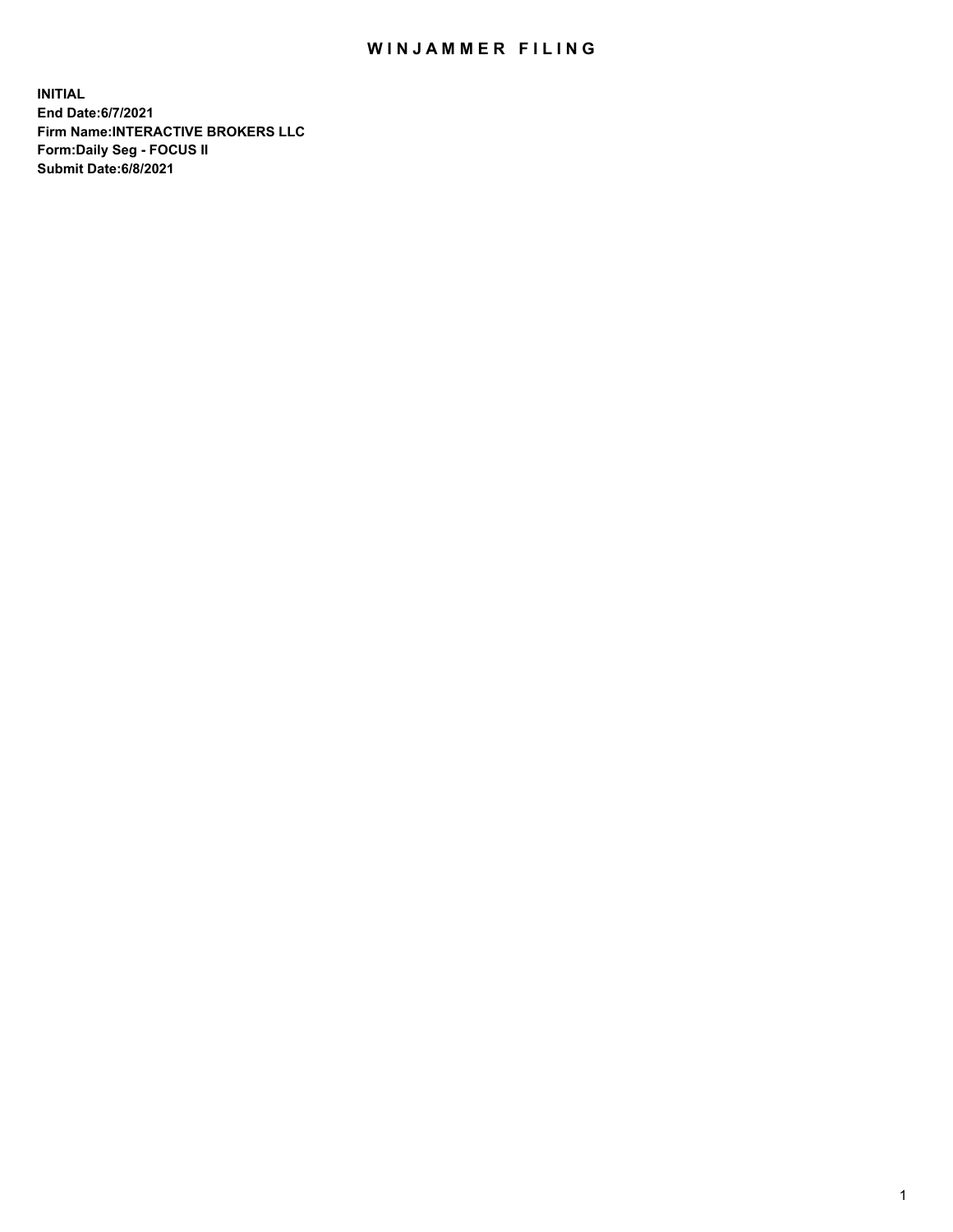**INITIAL End Date:6/7/2021 Firm Name:INTERACTIVE BROKERS LLC Form:Daily Seg - FOCUS II Submit Date:6/8/2021 Daily Segregation - Cover Page**

| Name of Company                                                                                                                                                                                                                                                                                                                | <b>INTERACTIVE BROKERS LLC</b>                                                                  |
|--------------------------------------------------------------------------------------------------------------------------------------------------------------------------------------------------------------------------------------------------------------------------------------------------------------------------------|-------------------------------------------------------------------------------------------------|
| <b>Contact Name</b>                                                                                                                                                                                                                                                                                                            | <b>James Menicucci</b>                                                                          |
| <b>Contact Phone Number</b>                                                                                                                                                                                                                                                                                                    | 203-618-8085                                                                                    |
| <b>Contact Email Address</b>                                                                                                                                                                                                                                                                                                   | jmenicucci@interactivebrokers.c<br>om                                                           |
| FCM's Customer Segregated Funds Residual Interest Target (choose one):<br>a. Minimum dollar amount: ; or<br>b. Minimum percentage of customer segregated funds required:%; or<br>c. Dollar amount range between: and; or<br>d. Percentage range of customer segregated funds required between:% and%.                          | $\overline{\mathbf{0}}$<br>$\overline{\mathbf{0}}$<br>155,000,000 245,000,000<br>0 <sub>0</sub> |
| FCM's Customer Secured Amount Funds Residual Interest Target (choose one):<br>a. Minimum dollar amount: ; or<br>b. Minimum percentage of customer secured funds required:%; or<br>c. Dollar amount range between: and; or<br>d. Percentage range of customer secured funds required between:% and%.                            | $\overline{\mathbf{0}}$<br>$\overline{\mathbf{0}}$<br>80,000,000 120,000,000<br>0 <sub>0</sub>  |
| FCM's Cleared Swaps Customer Collateral Residual Interest Target (choose one):<br>a. Minimum dollar amount: ; or<br>b. Minimum percentage of cleared swaps customer collateral required:% ; or<br>c. Dollar amount range between: and; or<br>d. Percentage range of cleared swaps customer collateral required between:% and%. | $\overline{\mathbf{0}}$<br>$\overline{\mathbf{0}}$<br>0 <sub>0</sub><br>0 <sub>0</sub>          |

Attach supporting documents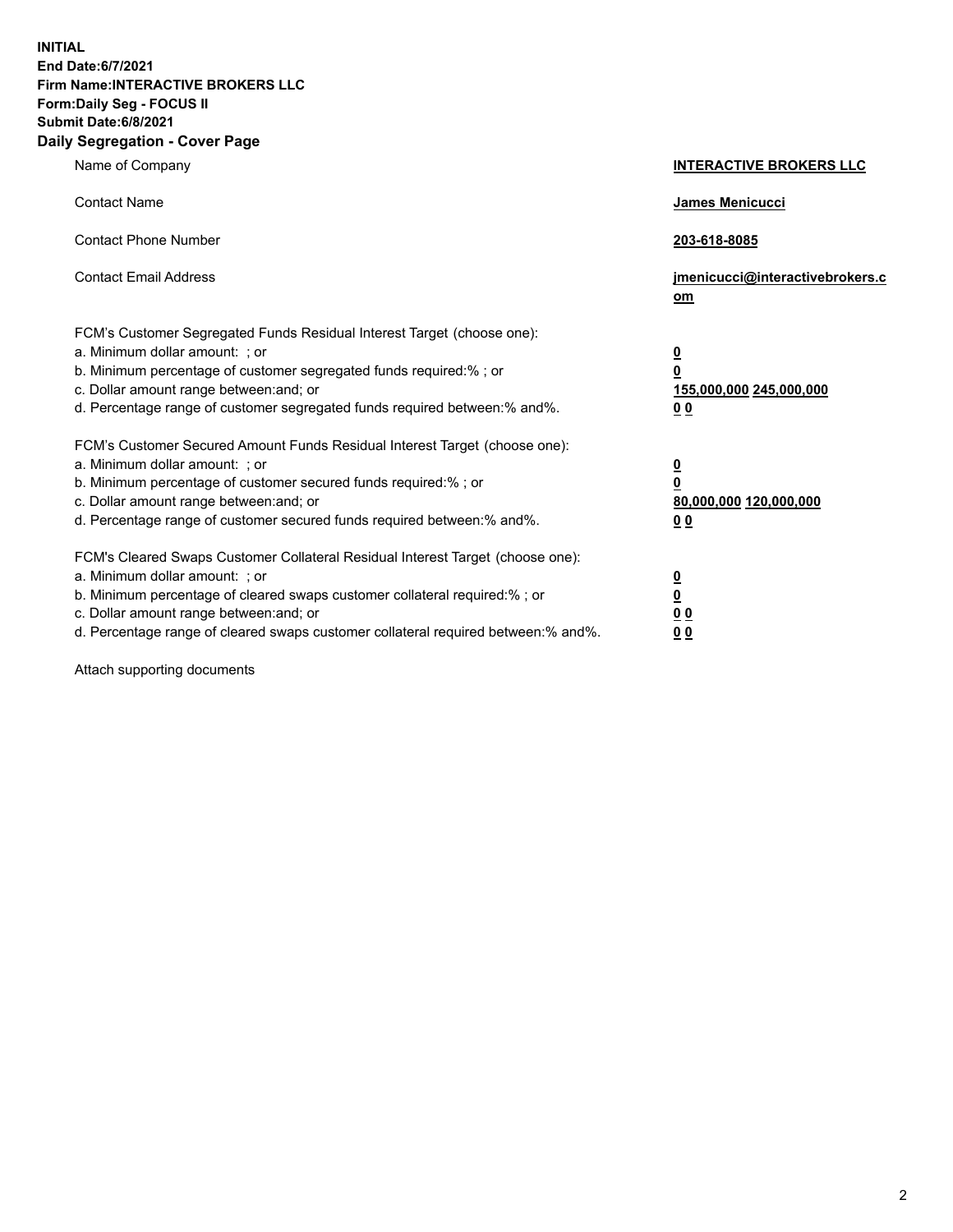## **INITIAL End Date:6/7/2021 Firm Name:INTERACTIVE BROKERS LLC Form:Daily Seg - FOCUS II Submit Date:6/8/2021 Daily Segregation - Secured Amounts**

|     | Daily Jegiegation - Jeculed Aniounts                                                                       |                                        |
|-----|------------------------------------------------------------------------------------------------------------|----------------------------------------|
|     | Foreign Futures and Foreign Options Secured Amounts                                                        |                                        |
|     | Amount required to be set aside pursuant to law, rule or regulation of a foreign                           | $0$ [7305]                             |
|     | government or a rule of a self-regulatory organization authorized thereunder                               |                                        |
| 1.  | Net ledger balance - Foreign Futures and Foreign Option Trading - All Customers                            |                                        |
|     | A. Cash                                                                                                    | 505,968,300 [7315]                     |
|     | B. Securities (at market)                                                                                  | $0$ [7317]                             |
| 2.  | Net unrealized profit (loss) in open futures contracts traded on a foreign board of trade                  | 26,060,776 [7325]                      |
| 3.  | Exchange traded options                                                                                    |                                        |
|     | a. Market value of open option contracts purchased on a foreign board of trade                             | 104,970 [7335]                         |
|     | b. Market value of open contracts granted (sold) on a foreign board of trade                               | $-14,457$ [7337]                       |
| 4.  | Net equity (deficit) (add lines 1. 2. and 3.)                                                              | 532,119,589 [7345]                     |
| 5.  | Account liquidating to a deficit and account with a debit balances - gross amount                          | 4,240 [7351]                           |
|     | Less: amount offset by customer owned securities                                                           | 0 [7352] 4,240 [7354]                  |
| 6.  | Amount required to be set aside as the secured amount - Net Liquidating Equity                             | 532,123,829 [7355]                     |
|     | Method (add lines 4 and 5)                                                                                 |                                        |
| 7.  | Greater of amount required to be set aside pursuant to foreign jurisdiction (above) or line                | 532,123,829 [7360]                     |
|     | 6.                                                                                                         |                                        |
|     | FUNDS DEPOSITED IN SEPARATE REGULATION 30.7 ACCOUNTS                                                       |                                        |
| 1.  | Cash in banks                                                                                              |                                        |
|     | A. Banks located in the United States                                                                      | 77,397,793 [7500]                      |
|     | B. Other banks qualified under Regulation 30.7                                                             | 0 [7520] 77,397,793 [7530]             |
| 2.  | Securities                                                                                                 |                                        |
|     | A. In safekeeping with banks located in the United States                                                  | 299,998,500 [7540]                     |
|     | B. In safekeeping with other banks qualified under Regulation 30.7                                         | 0 [7560] 299,998,500 [7570]            |
| 3.  | Equities with registered futures commission merchants                                                      |                                        |
|     | A. Cash                                                                                                    | $0$ [7580]                             |
|     | <b>B.</b> Securities                                                                                       | $0$ [7590]                             |
|     | C. Unrealized gain (loss) on open futures contracts                                                        | $0$ [7600]                             |
|     | D. Value of long option contracts                                                                          | $0$ [7610]                             |
|     | E. Value of short option contracts                                                                         | 0 [7615] 0 [7620]                      |
| 4.  | Amounts held by clearing organizations of foreign boards of trade                                          |                                        |
|     | A. Cash                                                                                                    | $0$ [7640]                             |
|     | <b>B.</b> Securities                                                                                       | $0$ [7650]                             |
|     | C. Amount due to (from) clearing organization - daily variation                                            | $0$ [7660]                             |
|     | D. Value of long option contracts                                                                          | $0$ [7670]                             |
|     | E. Value of short option contracts                                                                         | 0 [7675] 0 [7680]                      |
| 5.  | Amounts held by members of foreign boards of trade                                                         |                                        |
|     | A. Cash                                                                                                    | 292,298,634 [7700]                     |
|     | <b>B.</b> Securities                                                                                       | $0$ [7710]                             |
|     | C. Unrealized gain (loss) on open futures contracts                                                        | 3,628,874 [7720]                       |
|     | D. Value of long option contracts                                                                          | 104,970 [7730]                         |
|     | E. Value of short option contracts                                                                         | -14,457 [7735] 296,018,021 [7740]      |
| 6.  | Amounts with other depositories designated by a foreign board of trade                                     | 0 [7760]                               |
| 7.  | Segregated funds on hand                                                                                   | $0$ [7765]                             |
| 8.  | Total funds in separate section 30.7 accounts                                                              | 673,414,314 [7770]                     |
| 9.  | Excess (deficiency) Set Aside for Secured Amount (subtract line 7 Secured Statement<br>Page 1 from Line 8) | 141,290,485 [7380]                     |
| 10. | Management Target Amount for Excess funds in separate section 30.7 accounts                                |                                        |
| 11. | Excess (deficiency) funds in separate 30.7 accounts over (under) Management Target                         | 80,000,000 [7780]<br>61,290,485 [7785] |
|     |                                                                                                            |                                        |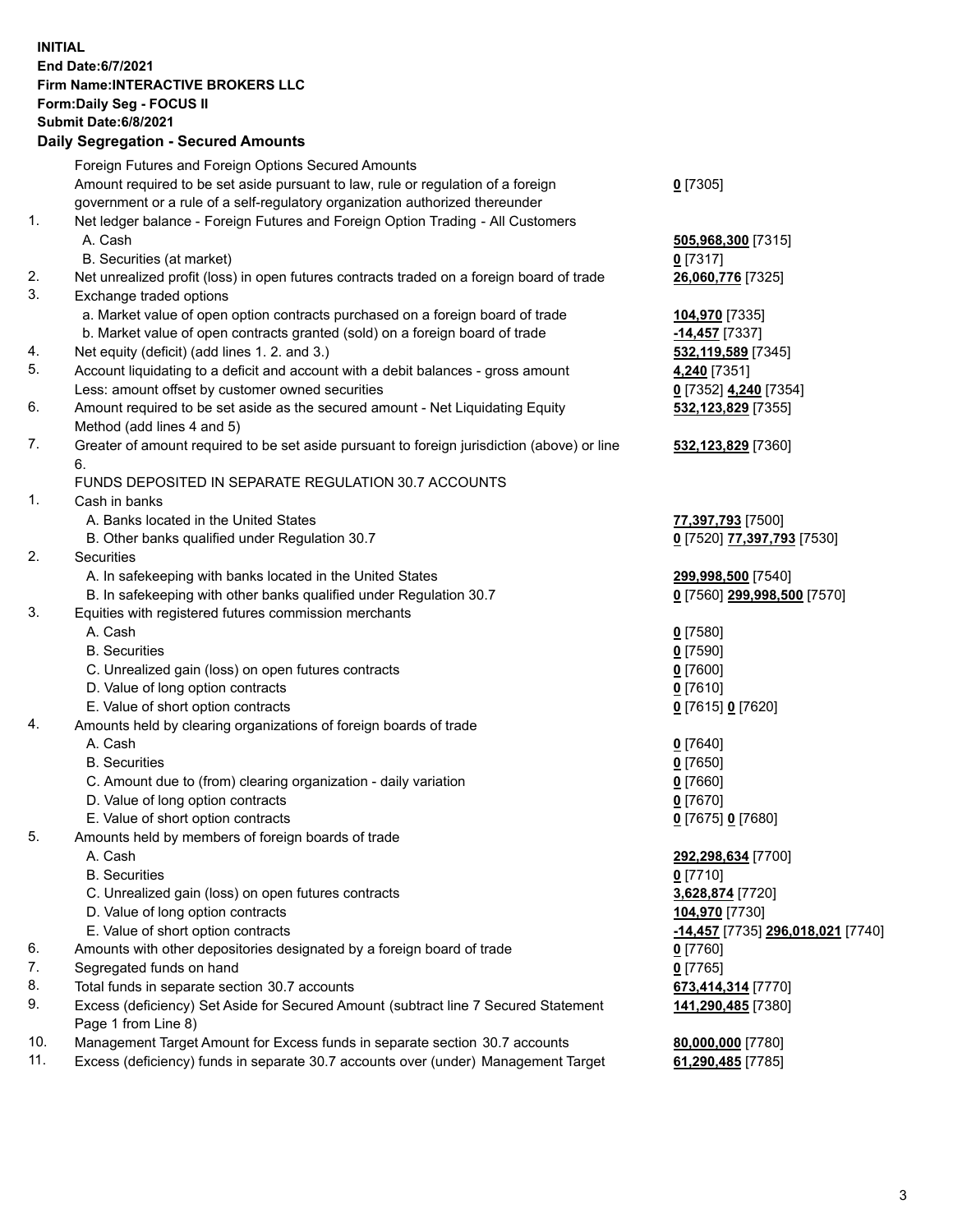**INITIAL End Date:6/7/2021 Firm Name:INTERACTIVE BROKERS LLC Form:Daily Seg - FOCUS II Submit Date:6/8/2021 Daily Segregation - Segregation Statement** SEGREGATION REQUIREMENTS(Section 4d(2) of the CEAct) 1. Net ledger balance A. Cash **6,722,499,291** [7010] B. Securities (at market) **0** [7020] 2. Net unrealized profit (loss) in open futures contracts traded on a contract market **283,893,126** [7030] 3. Exchange traded options A. Add market value of open option contracts purchased on a contract market **321,942,686** [7032] B. Deduct market value of open option contracts granted (sold) on a contract market **-232,628,967** [7033] 4. Net equity (deficit) (add lines 1, 2 and 3) **7,095,706,136** [7040] 5. Accounts liquidating to a deficit and accounts with debit balances - gross amount **1,290,759** [7045] Less: amount offset by customer securities **0** [7047] **1,290,759** [7050] 6. Amount required to be segregated (add lines 4 and 5) **7,096,996,895** [7060] FUNDS IN SEGREGATED ACCOUNTS 7. Deposited in segregated funds bank accounts A. Cash **1,630,720,425** [7070] B. Securities representing investments of customers' funds (at market) **3,245,983,500** [7080] C. Securities held for particular customers or option customers in lieu of cash (at market) **0** [7090] 8. Margins on deposit with derivatives clearing organizations of contract markets A. Cash **1,986,587,128** [7100] B. Securities representing investments of customers' funds (at market) **375,659,171** [7110] C. Securities held for particular customers or option customers in lieu of cash (at market) **0** [7120] 9. Net settlement from (to) derivatives clearing organizations of contract markets **-3,440,865** [7130] 10. Exchange traded options A. Value of open long option contracts **321,706,883** [7132] B. Value of open short option contracts **-232,521,924** [7133] 11. Net equities with other FCMs A. Net liquidating equity **0** [7140] B. Securities representing investments of customers' funds (at market) **0** [7160] C. Securities held for particular customers or option customers in lieu of cash (at market) **0** [7170] 12. Segregated funds on hand **0** [7150] 13. Total amount in segregation (add lines 7 through 12) **7,324,694,318** [7180] 14. Excess (deficiency) funds in segregation (subtract line 6 from line 13) **227,697,423** [7190] 15. Management Target Amount for Excess funds in segregation **155,000,000** [7194] 16. Excess (deficiency) funds in segregation over (under) Management Target Amount **72,697,423** [7198]

Excess